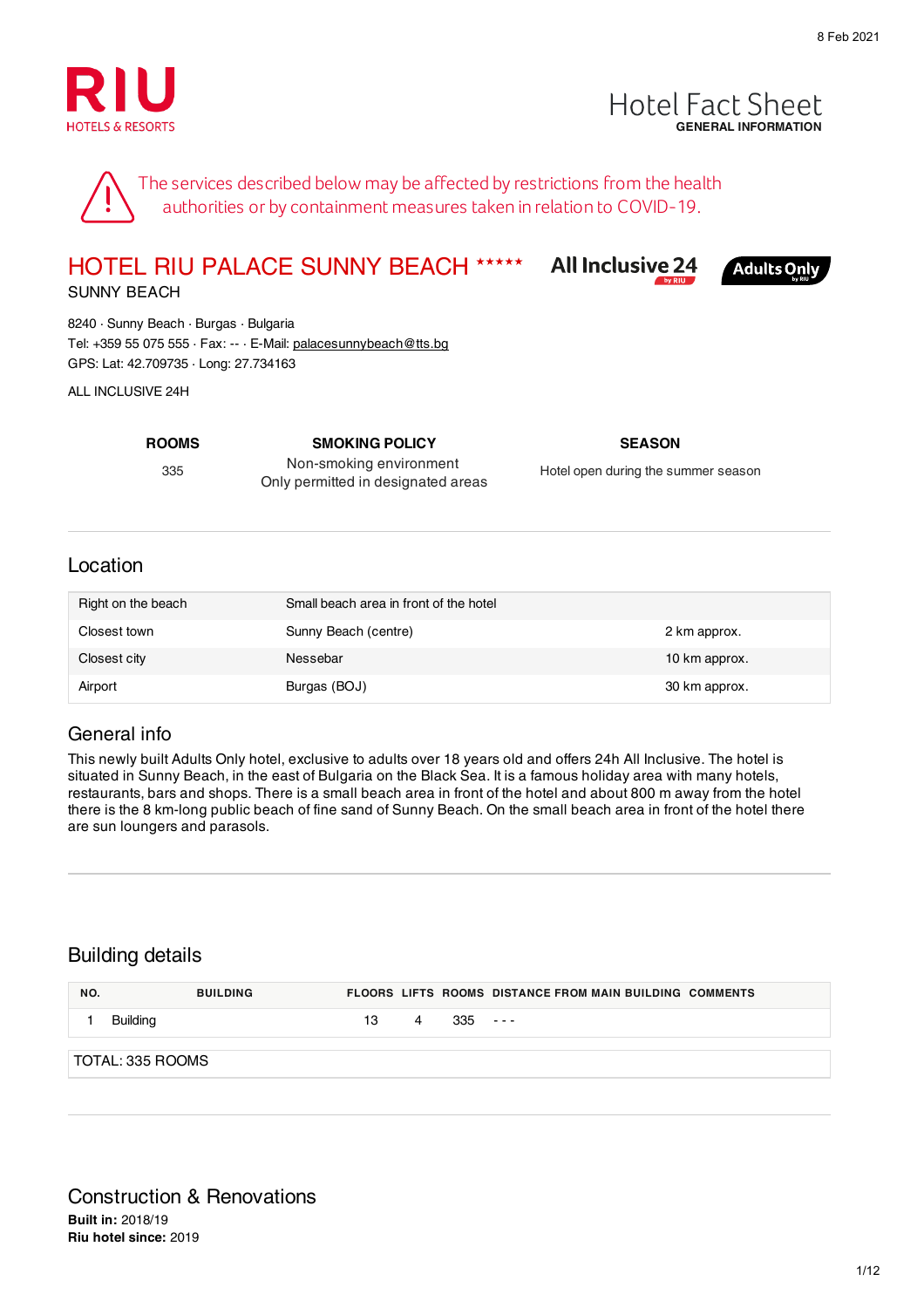### Environmental best practices

| <b>GROUP</b> | <b>MEASURE</b>                                 | <b>COMMENTS</b> |
|--------------|------------------------------------------------|-----------------|
| Energy       | Low-energy lighting                            |                 |
| Energy       | Main switch in guest rooms                     |                 |
| Waste        | Environmentally-friendly purchasing policy     |                 |
| Waste        | Minimum use of single portion packs at buffets |                 |
| Water        | Eco-Friendly towel change policy               |                 |
| Water        | Hot-cold mixer tap                             |                 |
| Water        | Use of biodegradable cleaning agents           |                 |
| Water        | WC watersaving flush                           |                 |

### Awards & Certifications

| <b>AWARDS &amp; CERTIFICATIONS</b>  | <b>YEAR</b> | <b>COMMENTS</b> |
|-------------------------------------|-------------|-----------------|
| Preverisk COVID-19 Hygiene Response | 2020        |                 |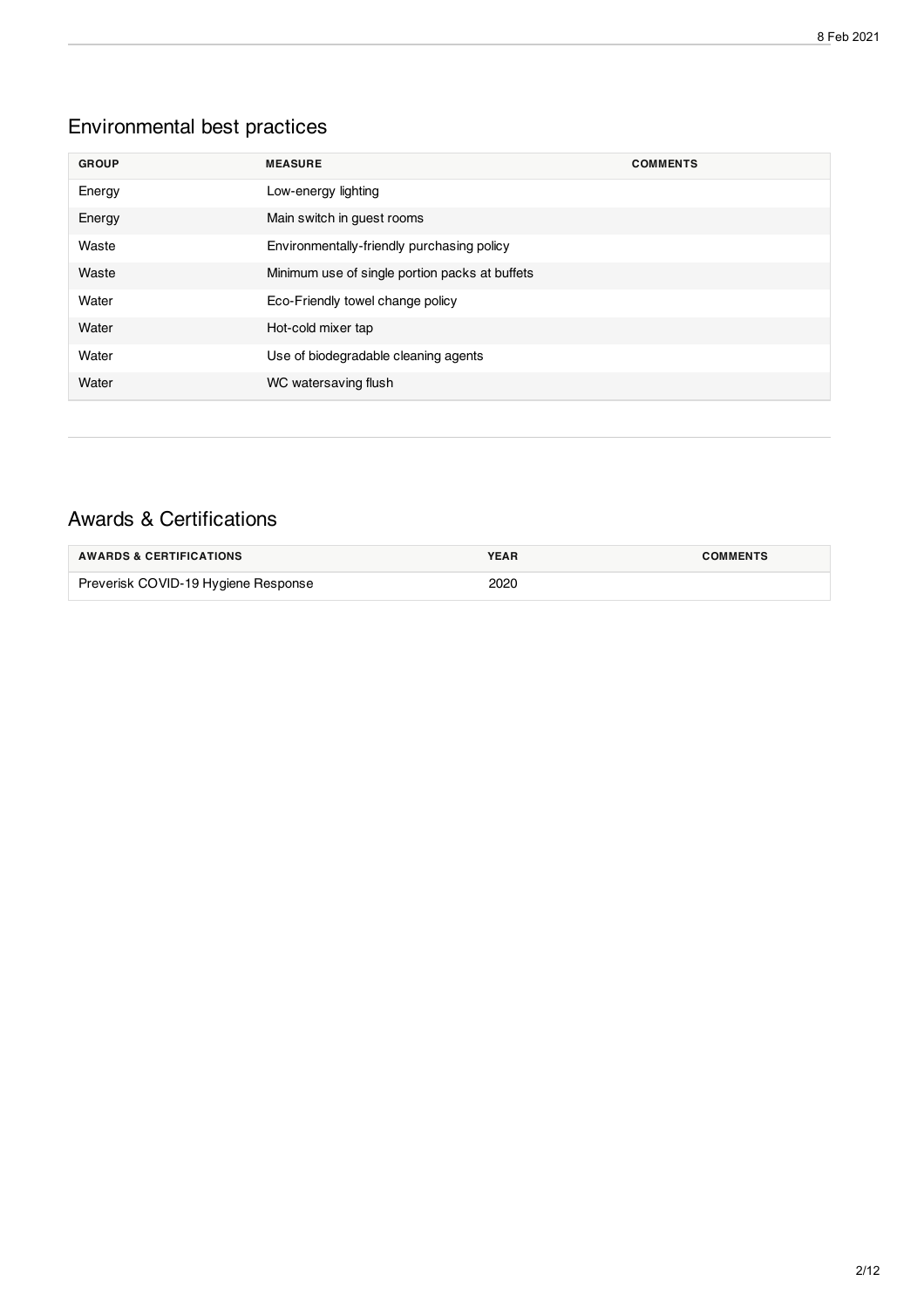

#### **Hotel Fact Sheet FACILITIES**

HOTEL RIU PALACE SUNNY BEACH ★★★★★

SUNNY BEACH

### **All Inclusive 24**

**Adults Only** 

#### **Facilities**

#### Hotel Facilities

| <b>TYPE</b>            | <b>COMMENTS</b>                                                                                                                |
|------------------------|--------------------------------------------------------------------------------------------------------------------------------|
| Main restaurant        | With terrace.                                                                                                                  |
| Speciality restaurants | All Inclusive theme restaurants: Steakhouse, "Krystal" Fusion and Mediterranean<br>restaurants.                                |
| Bars                   | 5 bars.                                                                                                                        |
| Pools                  | Outdoor swimming pool with swim-up bar. Indoor pool with adjoining jacuzzi.                                                    |
| Spa                    | Variety of treatments, hairdresser, beauty salon and massages (additional charge).<br>Complimentary gym, sauna and steam bath. |
| WiFi                   | Free WiFi throughout hotel incl. guest rooms.                                                                                  |
| Conference facilities  | 3 conference & meeting rooms.                                                                                                  |
| Boutique/Kiosk         |                                                                                                                                |
| Medical service        | Doctor's office at Riu Helios Paradise. Doctor's visit on request.                                                             |
| Hotel parking          | Limited parking places open air, with additional charge.                                                                       |

#### Reception

**Reception staff speak:** Bulgarian · English · German · Russian · French **Local languages:** Bulgarian **Local currency:** Bulgarian Lev

#### Reception services

| <b>TYPE</b>       | <b>ON REQUEST</b> | <b>EXTRA CHARGE</b> | <b>COMMENTS</b>                   |
|-------------------|-------------------|---------------------|-----------------------------------|
| 24 hour reception |                   |                     |                                   |
| Laundry service   | ✔                 | ✔                   |                                   |
| Rent a car        |                   | ✔                   |                                   |
| Taxi ordering     | ✔                 | $\sqrt{ }$          | Calls for taxi through reception. |
| No pets allowed   |                   |                     |                                   |

#### Means of payment **Currency exchange in hotel Accepted credit cards:** MasterCard · Visa

#### Wellness & Beauty

**DESCRIPTION NAME / LOCATION NO CHARGE EXTRA CHARGE COMMENTS**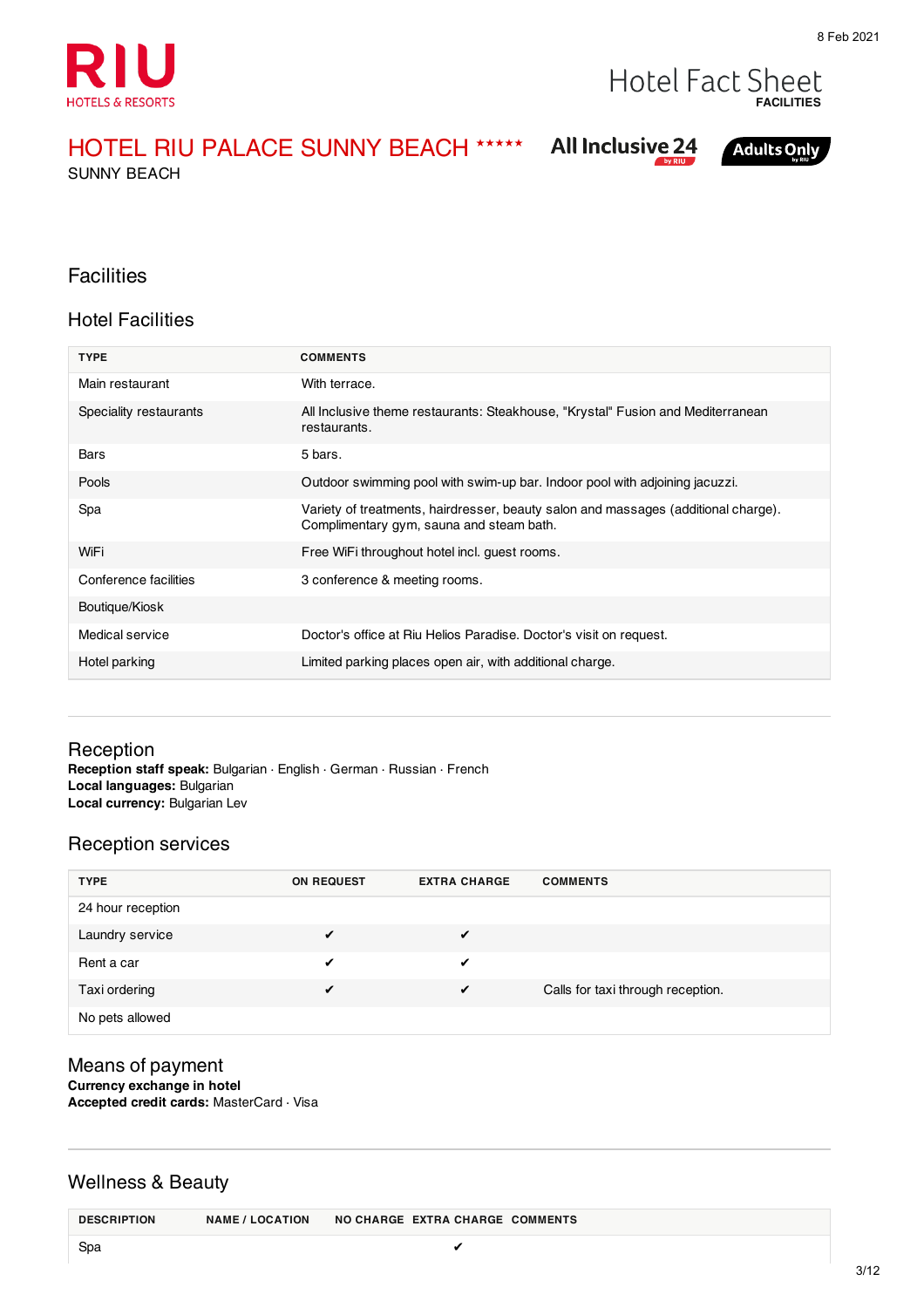| <b>DESCRIPTION</b> | <b>NAME / LOCATION</b> |   | NO CHARGE EXTRA CHARGE COMMENTS |                                                                                                |
|--------------------|------------------------|---|---------------------------------|------------------------------------------------------------------------------------------------|
|                    |                        |   |                                 |                                                                                                |
| Hairdresser        |                        |   | ✓                               |                                                                                                |
| Beauty salon       |                        |   | ✔                               |                                                                                                |
| Massage rooms      |                        |   | ✔                               |                                                                                                |
| Gym                |                        | ✔ |                                 | Sports shoes are compulsory when using the gym.                                                |
| Steam bath         |                        | ✔ |                                 |                                                                                                |
| Sauna              |                        | ✔ |                                 |                                                                                                |
| Indoor pool        |                        | ✔ |                                 | Heatable depending on weather conditions. The<br>Indoor pool is with adjoining whirlpool bath. |

### Conference Facilities

| <b>NAME</b>         | <b>SIZE</b><br>(SQ M) | (M) | <b>PAX</b> | HEIGHT THEATRE CLASSROOM BANQUET COCKTAIL<br><b>PAX</b> | <b>PAX</b>               | <b>PAX</b>               | <b>PAX</b>               | U-SHAPE COMMENTS |
|---------------------|-----------------------|-----|------------|---------------------------------------------------------|--------------------------|--------------------------|--------------------------|------------------|
| Meeting room A      | 147                   | 4   | 105        | ٠                                                       | $\overline{\phantom{a}}$ |                          |                          |                  |
| Meeting room B      | 147                   | 4   | 105        | $\overline{\phantom{a}}$                                | $\blacksquare$           | $\overline{\phantom{0}}$ | $\overline{\phantom{0}}$ |                  |
| Meeting room C      | 147                   | 4   | 105        | $\blacksquare$                                          | $\blacksquare$           | $\blacksquare$           | $\blacksquare$           |                  |
| Meeting rooms A+B+C | 440                   | 4   | 320        | $\overline{\phantom{a}}$                                | $\blacksquare$           | $\overline{\phantom{0}}$ | $\overline{\phantom{0}}$ |                  |

#### External Facilities

| <b>TYPE/NAME</b> | DISTANCE COMMENTS         |
|------------------|---------------------------|
| <b>Bank</b>      | 800 m                     |
| Supermarket      | 800 m                     |
| Chemist          | 1 km                      |
| Doctor           | Doctor's office.<br>300 m |
| Hospital         | Public hospital.<br>5 km  |
| Public transport | 50 m<br>Bus stop.         |

8 Feb 2021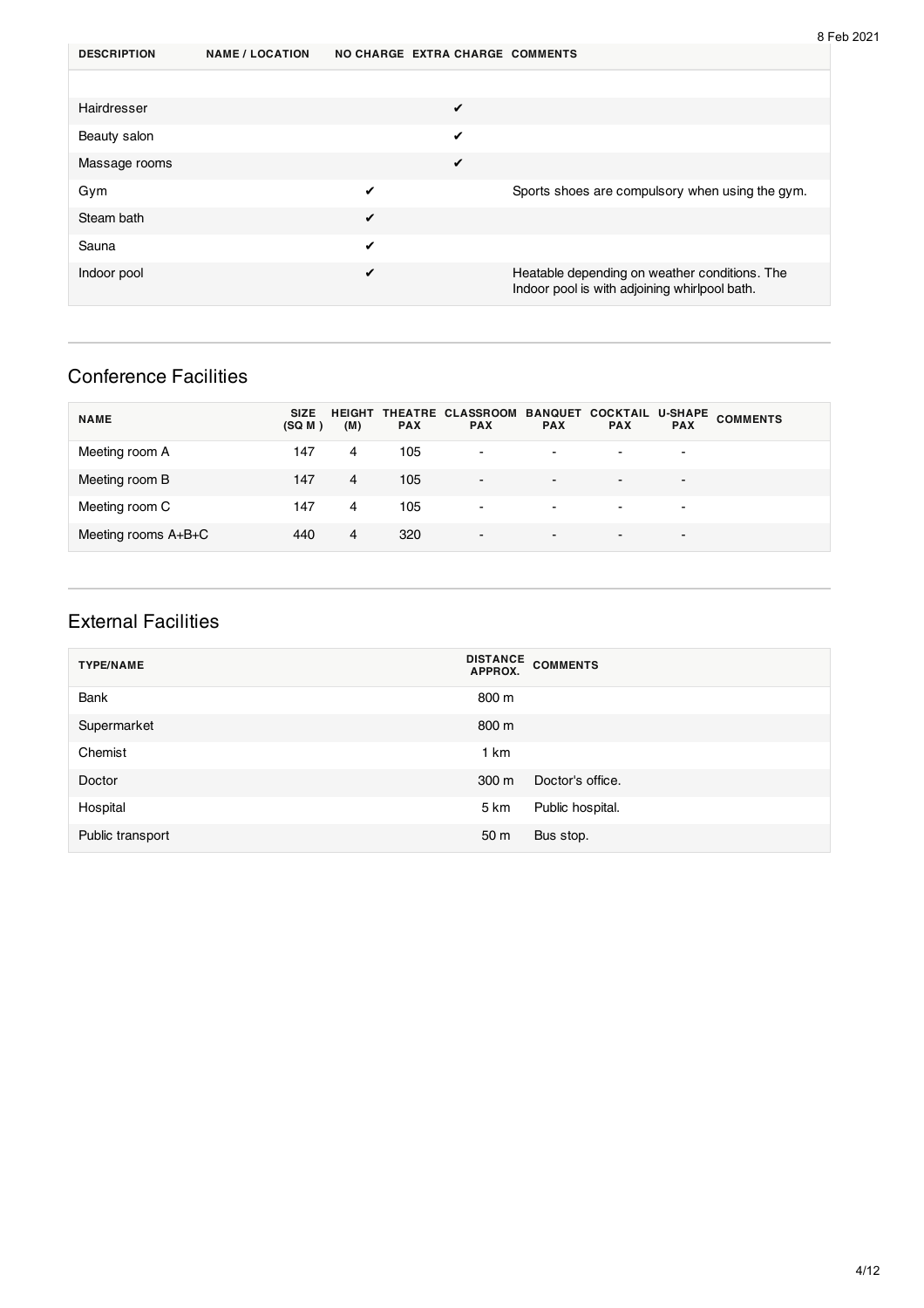

# **FOOD & BEVERAGES**

HOTEL RIU PALACE SUNNY BEACH ★★★★★

SUNNY BEACH

## **All Inclusive 24**

**Adults Only** 

### Food & Beverages

#### **Restaurants**

| <b>NAME</b> | <b>TYPE</b>                           | <b>NO</b><br>SMOKING COND. | <b>AIR</b> | <b>OPENING</b>      | <b>BUFFET /</b><br><b>MENU /</b><br><b>SNACKS</b> | <b>COMMENTS</b>                                                                                                                                                                                                                      |
|-------------|---------------------------------------|----------------------------|------------|---------------------|---------------------------------------------------|--------------------------------------------------------------------------------------------------------------------------------------------------------------------------------------------------------------------------------------|
|             | Main restaurant                       | ✔                          | ✔          |                     |                                                   | With terrace.                                                                                                                                                                                                                        |
|             | <b>Breakfast</b>                      |                            |            | 08.00-<br>10.00h    | Buffet                                            | Varied buffet, live cooking stations.                                                                                                                                                                                                |
|             | Lunch                                 |                            |            | 12.00-<br>14.30h    | <b>Buffet</b>                                     | Opens depending on occupancy levels.<br>Buffet with live cooking stations and<br>assorted desserts.                                                                                                                                  |
|             | Dinner                                |                            |            | 18.30-<br>21.30h    | <b>Buffet</b>                                     | Hot and cold buffet starters. Live cooking<br>stations. Vegetarian options available.<br>Dessert buffet. Themed buffets (three<br>times a week). 2 sittings, depending on<br>occupation. In summer season dinner<br>half hour later. |
| Krystal     | <b>Fusion restaurant</b>              | ✔                          | ✔          |                     |                                                   | Possible to visit once a week, subject to<br>availability.                                                                                                                                                                           |
|             | Optional dinner                       |                            |            | 19.00-<br>21.30h    | à la<br>carte                                     | Buffet for starters & desserts. Optional<br>dinner is with reservation. Opening is<br>dependent on the occupancy level of the<br>hotel.                                                                                              |
| Sunrise     | Mediterranean<br>restaurant           | ✔                          |            |                     |                                                   | 'Sunrise' is shared with the guests of the<br>neighbouring hotel Riu Helios Paradise.<br>During the day it is a Beach bar.                                                                                                           |
|             | Optional dinner                       |                            |            | 18.30-<br>21.30h    | à la<br>carte                                     | Buffet for starters and desserts. With<br>reservation. Opening is dependent on the<br>occupancy level of the hotel.                                                                                                                  |
|             | Snack restaurant/<br>Theme restaurant | ✔                          |            |                     |                                                   | In the evening Steakhouse.                                                                                                                                                                                                           |
|             | Continental<br>breakfast              |                            |            | $10.00 -$<br>11.30h | <b>Buffet</b>                                     |                                                                                                                                                                                                                                      |
|             | Snacks                                |                            |            | 12.00-<br>15.00h    | <b>Buffet</b>                                     | Snacks during daytime.                                                                                                                                                                                                               |
|             | Afternoon snack                       |                            |            | 15.00-<br>17.00h    | <b>Snacks</b>                                     |                                                                                                                                                                                                                                      |
|             | Optional dinner                       |                            |            | 19.00-<br>21.30h    | à la<br>carte                                     | Steakhouse. Reservation required.<br>Opening is dependent on the occupancy<br>level of the hotel.                                                                                                                                    |

#### Bars

| <b>NAME</b>   | <b>TYPE</b> | <b>COMMENTS</b>                                    |
|---------------|-------------|----------------------------------------------------|
|               |             | Capuchino Pâtisserie Open from 10.30-22.00h.       |
|               |             | Lobby bar Open from 08.00 to 0.00h.                |
| Lounge 24 Bar |             | Open from 20.00-08.00h. All Inclusive service 24h. |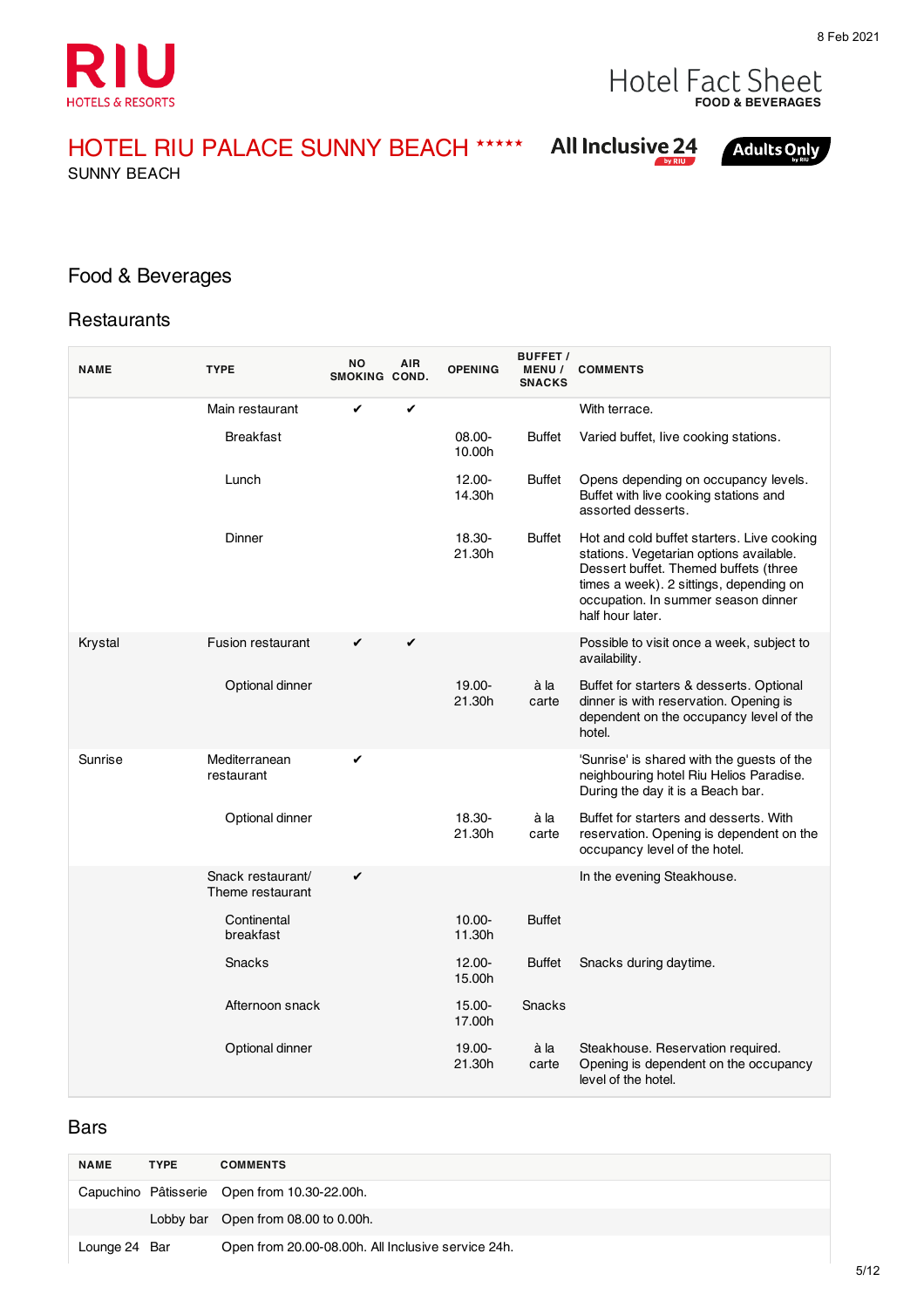| <b>NAME</b> | <b>TYPE</b>                          | <b>COMMENTS</b>                                                                                                                                                                                                                                                 |
|-------------|--------------------------------------|-----------------------------------------------------------------------------------------------------------------------------------------------------------------------------------------------------------------------------------------------------------------|
|             |                                      |                                                                                                                                                                                                                                                                 |
|             | Lounge<br>bar                        | With terrace. Open from 20.00-23.00h.                                                                                                                                                                                                                           |
|             | Poolside<br>bar w/<br>swim-up<br>bar | Open from 10.00-17.00h.                                                                                                                                                                                                                                         |
| Sunrise     | Beach bar                            | The Beach bar 'Sunrise' is shared with the guests of the neighbouring hotel Riu Helios Paradise'. Open<br>from 10.00-17.00h and in the evening it is Mediterranean restaurant, open: 19.00-21.30h. Opening is<br>dependent on the occupancy level of the hotel. |

#### Dress code for dinner

Formal dress required for dinner. Main restaurant: gentlemen – no sleeveless T-shirts. Theme restaurants: gentlemen – no sleeveless T-shirts, long trousers.

#### **Remarks**

Opening and meal times are subject to change.

Snacks and unlimited domestic and imported beverages (alcoholic and non-alcoholic drinks) as well as premiumbranded drinks at all hotel's bars and restaurants (depending on opening times) available 24 hours a day. In all buffet restaurants there are soft drinks, water, beer and wine. Spirits are to be ordered at the hotel bars. Regularly restocked minibar (soft drinks, water and beer).

Gluten-free dishes are available on request. It is required to inform in advance.

8 Feb 2021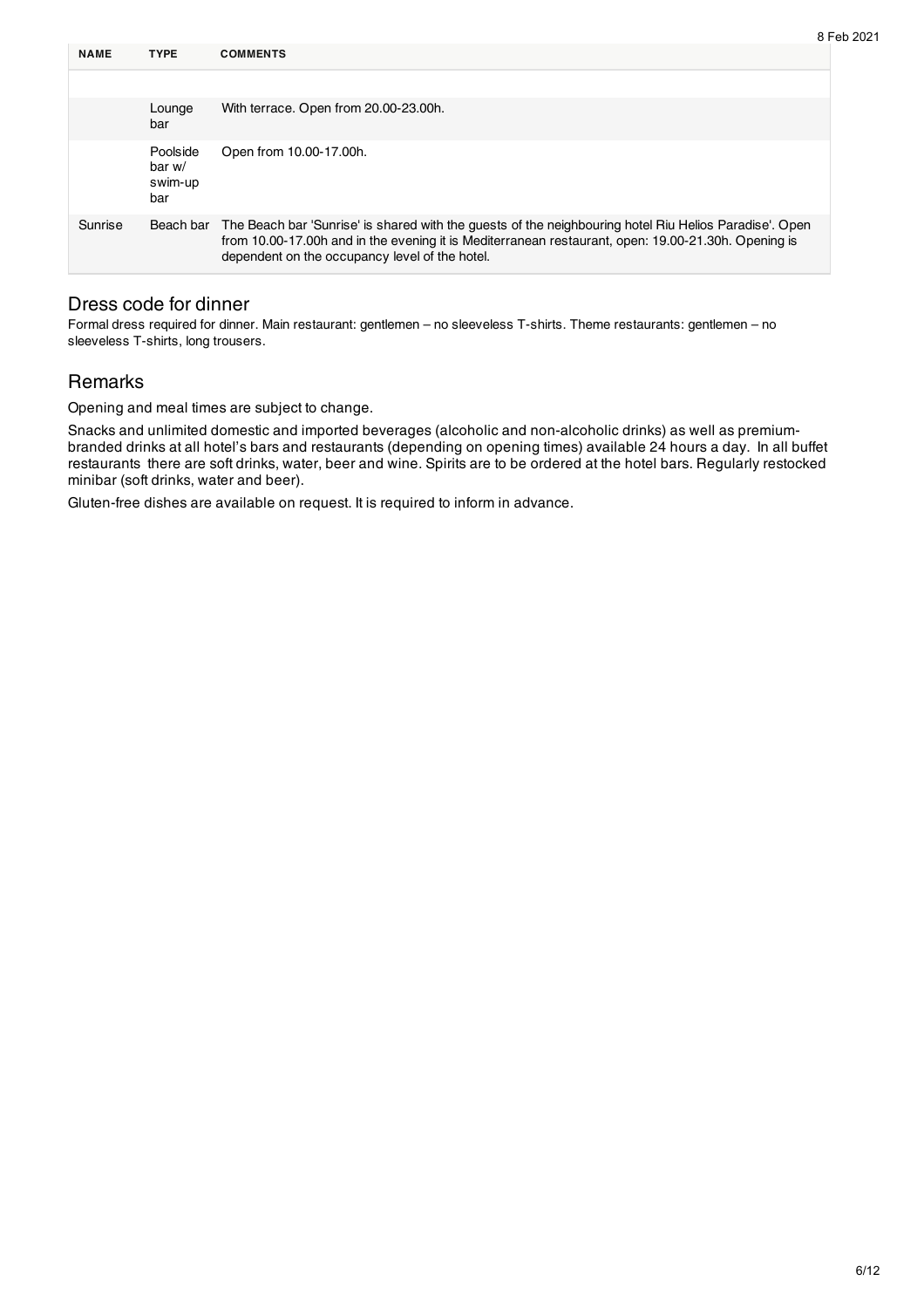

### **Hotel Fact Sheet ALL INCLUSIVE**

**Adults Only** 

**All Inclusive 24** 

### HOTEL RIU PALACE SUNNY BEACH ★★★★★

SUNNY BEACH

#### All Inclusive

| <b>ALL INCLUSIVE FACILITIES</b>                                                                                   |
|-------------------------------------------------------------------------------------------------------------------|
| All meals, snacks, domestic and imported alcoholic and non-alcoholic beverages in all hotel bars and restaurants. |
| Premium-branded drinks throughout hotel.                                                                          |
| Regularly refilled minibar.                                                                                       |
| Snacks and drinks 24 hours a day.                                                                                 |
| In-room safe.                                                                                                     |
| Sports, activities and entertainment programme as described.                                                      |
| Free wellness facilities as described.                                                                            |
| WiFi throughout the hotel.                                                                                        |
| All hotel guests are required to wear an "All Inclusive" wristband for identification purposes.                   |

#### Remarks

Snacks and unlimited domestic and imported beverages (alcoholic and non-alcoholic drinks) as well as premiumbranded drinks at all hotel's bars and restaurants (depending on opening times) available 24 hours a day. In all buffet restaurants there are soft drinks, water, beer and wine. Spirits are to be ordered at the hotel bars. Regularly restocked minibar (soft drinks, water and beer).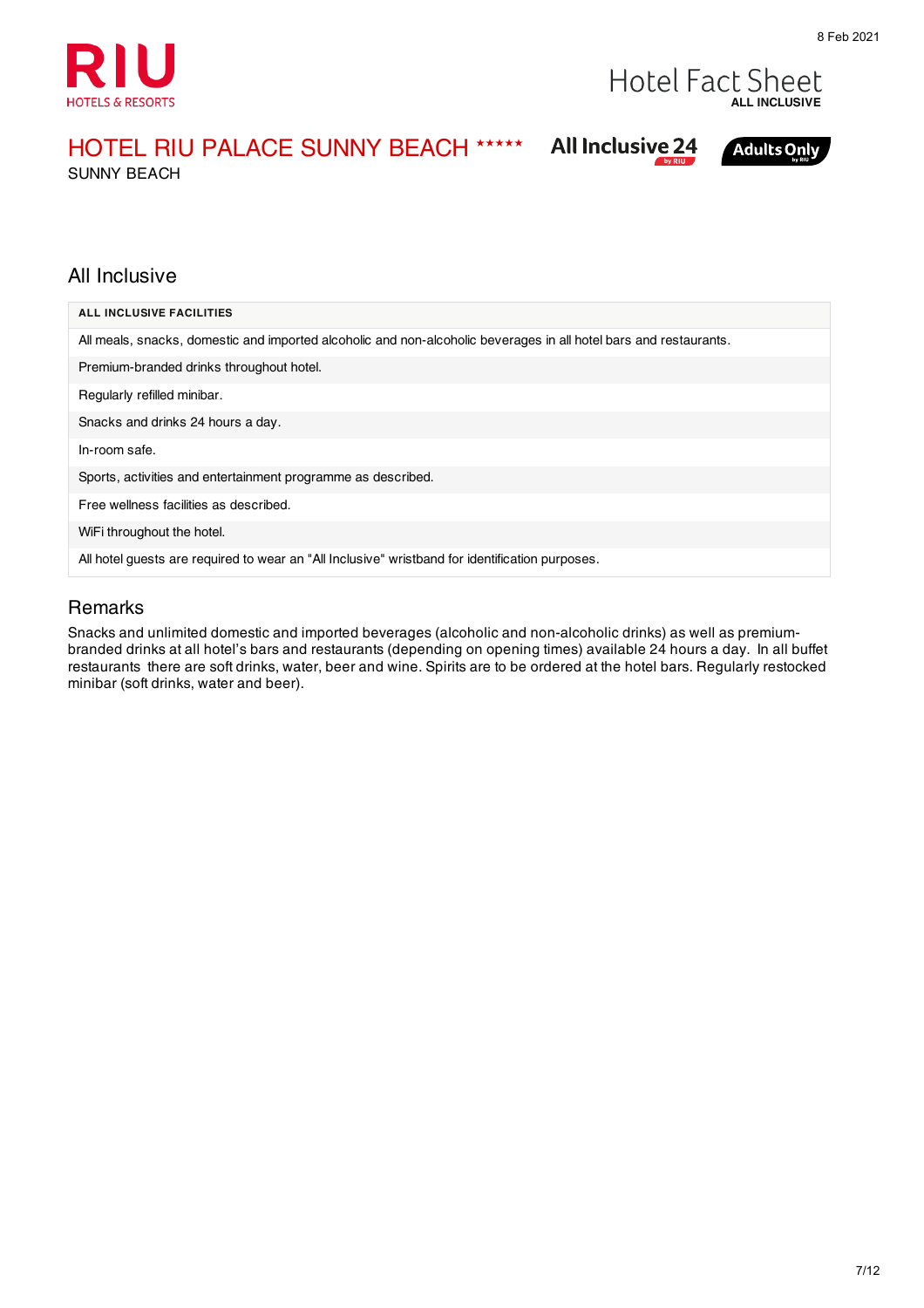



### HOTEL RIU PALACE SUNNY BEACH ★★★★★

SUNNY BEACH

| <b>All Inclusive 24</b> |  |
|-------------------------|--|
|                         |  |



#### Outdoor areas

#### Swimming pools

| POOL TYPE    | SIZE<br>(SQ M ) | FRESH WATER HEATED IN WINTER INTEGRATED COMMENTS |                                           |
|--------------|-----------------|--------------------------------------------------|-------------------------------------------|
| Outdoor pool | 1.700           |                                                  | With swim-up bar.                         |
| Indoor pool  | 150             |                                                  | Heatable depending on weather conditions. |
| Whirlpool    | 10              |                                                  | Next to indoor pool.                      |

#### Pool area

| <b>POOL FACILITIES</b> | <b>DEPOSIT REQUIRED</b> | <b>COMMENTS</b> |
|------------------------|-------------------------|-----------------|
| Sun terrace            |                         |                 |
| Sun loungers           |                         |                 |
| Parasols               |                         |                 |
| Pool towels            |                         |                 |

#### Garden

**Size:** 15.000 (sq m )

#### Beach

**Name:** Small beach area **Length of beach:** 500 m **Area reserved for hotel guests**

#### Beach facilities

| <b>BEACH FACILITIES</b> | <b>EXTRA CHARGE</b> | <b>ALSO IN WINTER</b> | <b>COMMENTS</b>                          |
|-------------------------|---------------------|-----------------------|------------------------------------------|
| Sun loungers            |                     |                       | Free of charge. In the hotel beach area. |
| Parasols                |                     |                       | Free of charge. In the hotel beach area. |

#### Remarks

There are hotel beach area with limited number of parasol and sun loungers.

About 800 m away from the hotel is the 8 km-long public beach of fine sand which slopes gently into the sea.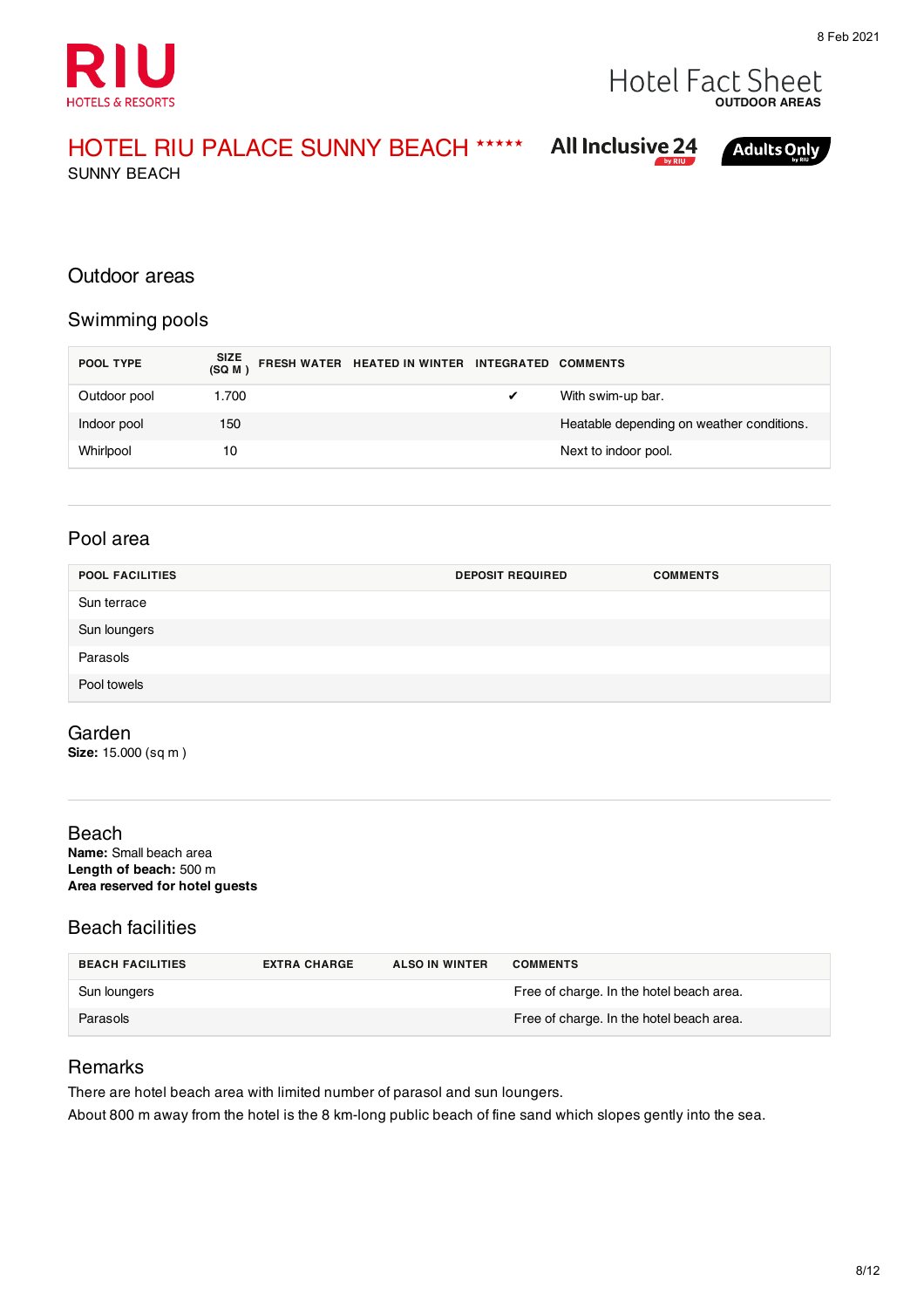



### HOTEL RIU PALACE SUNNY BEACH ★★★★★

SUNNY BEACH

### **All Inclusive 24**



#### Activities & Entertainment

#### Sports

| <b>ACTIVITY</b>  | NO CHARGE EXTRA CHARGE HOTEL |   | DISTANCE COMMENTS                                              |
|------------------|------------------------------|---|----------------------------------------------------------------|
| Gym              |                              |   | Sports shoes are compulsory when using the gym.                |
| RiuFit programme | $\checkmark$                 | ✔ | Group fitness activities in the RiuFit area (6 x per<br>week). |
| Tennis           |                              |   | In Riu Helios Paradise: 1 hard surface tennis court.           |

#### Remarks

#### **Optional sports and facilities nearby (additional charge):**

- Various water sports available
- Horse riding
- Bicycle hire

#### **Entertainment**

| WHEN?   | <b>ACTIVITY</b>                       |     | TIMES A WEEK NO CHARGE EXTRA CHARGE COMMENTS |  |
|---------|---------------------------------------|-----|----------------------------------------------|--|
| Daytime | Daytime entertainment programme       |     |                                              |  |
| Evening | Live music, shows & RIU entertainment | SEV |                                              |  |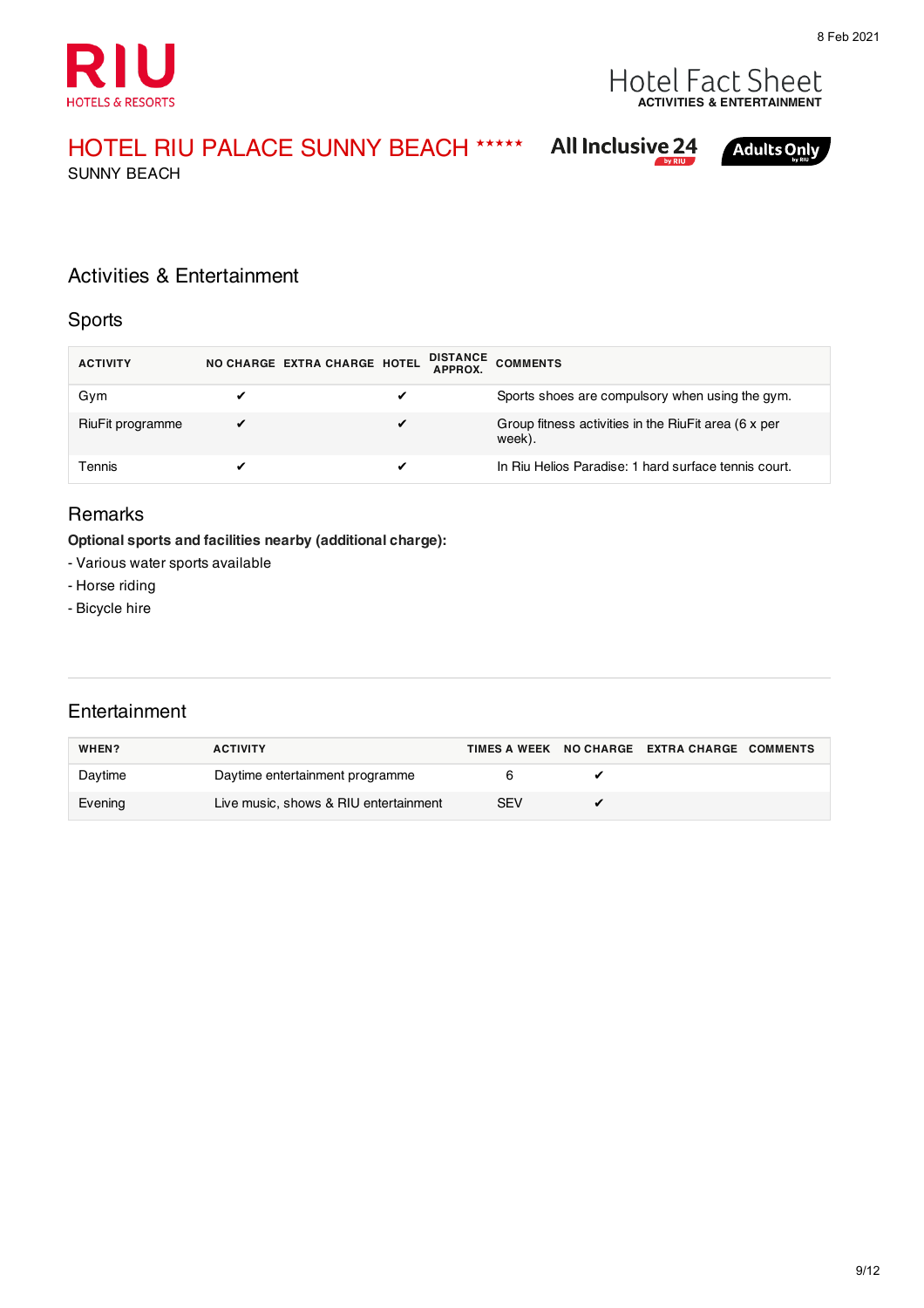



### HOTEL RIU PALACE SUNNY BEACH ★★★★★

SUNNY BEACH

|  | <b>All Inclusive 24</b> |                |
|--|-------------------------|----------------|
|  |                         | $\sum$ by RIII |



Info for disabled guests

#### Adapted rooms

| Adapted rooms for wheelchair user available |               |
|---------------------------------------------|---------------|
| Room category                               | <b>DGMB</b>   |
| Number of adapted rooms                     | 2             |
| Size of adapted rooms (sq m)                | 37            |
| Location of adapted rooms (area/floor)      | On 1st floor. |

#### Adapted rooms - Door widths

| Entrance                                | 90 cm            |
|-----------------------------------------|------------------|
| Bedroom (if there is an extra door)     | 90 cm            |
| Living room (if there is an extra door) | $\sim$           |
| Bathroom                                | 90 cm            |
| Balcony/Terrace                         | $100 \text{ cm}$ |

#### Remarks

Balcony/Terrace with sliding door.

#### Adapted rooms - Bathroom facilities

| <b>Bathtub</b>                                                                 | Х               |
|--------------------------------------------------------------------------------|-----------------|
| Shower                                                                         | $\checkmark$    |
| Step free shower or roll in shower (level entry with no raised lip<br>or step) | ✓               |
| Shower seat                                                                    | ✓               |
| Support/grab rails in shower                                                   | ✓               |
| Support/grab rails in bathtub                                                  | Х               |
| Clear wheelchair turning circle (1.50m diameter) in the<br>bathroom            | ✓               |
| Support/grab rails near WC                                                     | $\checkmark$    |
| Enough wheelchair turning room/min. 0.7m transfer space next ✔<br>to the WC    |                 |
| Washbasin accessible with wheelchair                                           | ✔               |
| Entry height of the shower (from floor)                                        | 0 <sub>cm</sub> |
| Entry height of the bathtub (from floor)                                       |                 |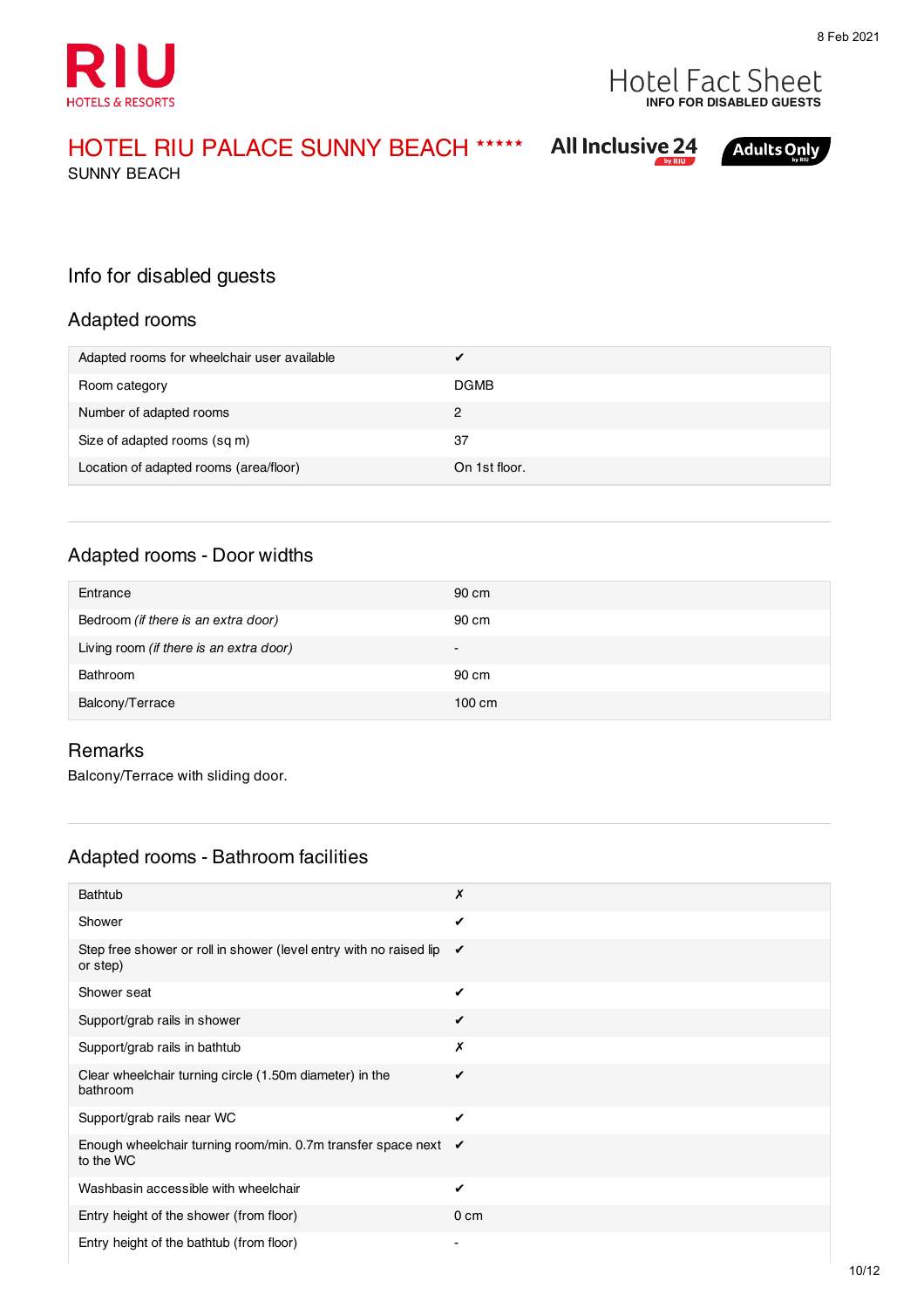|                      |       | 8 Feb 2021 |
|----------------------|-------|------------|
| Height of the basin  | 80 cm |            |
| Height of the toilet | 50 cm |            |

#### General hotel facilities

| Lift available                                       |                  |
|------------------------------------------------------|------------------|
| Lift's door width                                    | $100 \text{ cm}$ |
| Lift's depth                                         | 190 cm           |
| Possibility to rent a wheelchair or mobility scooter |                  |

#### Accessibility of public areas in the hotel

All public areas are accessible for wheelchair user by ramps or elevators

#### Accessibility of hotels' swimming pool

| At least one swimming pool accessible                 |                          |
|-------------------------------------------------------|--------------------------|
| Stairs - number of steps                              | $\overline{\phantom{0}}$ |
| Stairs with handrail                                  | Х                        |
| Ladder - number of steps                              |                          |
| Ramp available                                        | х                        |
| Ramp with handrail                                    | х                        |
| Pool lift available (on request)                      | Х                        |
| Accessible bathroom near the swimming pool (distance) | 30 <sub>m</sub>          |

#### **Remarks**

The indoor pool area is suitable for handicapped people. There 5 steps Ladder at indoor pool and pool platform for disabled guests.

#### Additional facilities in hotel

| Location of additional toilets for wheelchair user if available | Hotel lobby, spa area, outdoor pool. |  |
|-----------------------------------------------------------------|--------------------------------------|--|
|-----------------------------------------------------------------|--------------------------------------|--|

#### Hotel location and environment

| Surrounding areas of the hotel easily accessed by wheelchair<br>users | $\checkmark$ |
|-----------------------------------------------------------------------|--------------|
| Flat                                                                  | Х            |
| Hillside                                                              | Х            |
| Paved sidewalks and streets                                           | ✔            |
| Flat landscape                                                        | Х            |
| Slightly rising or descending landscape                               |              |
| Paved way to the beach promenade                                      |              |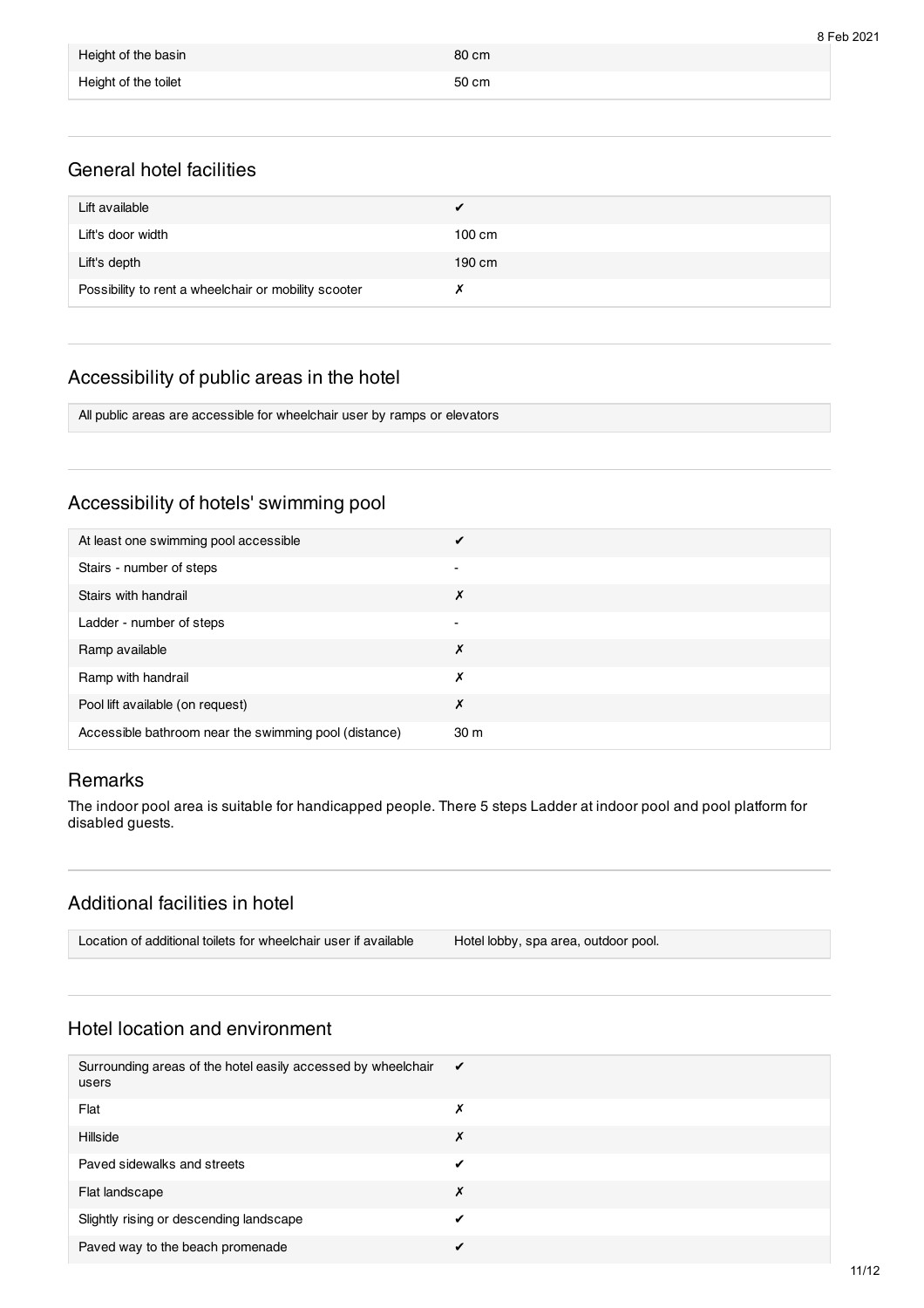| Paved way to the ocean at the beach |  |
|-------------------------------------|--|
| Wheelchair access to the sea        |  |

#### Facilities of non-adapted rooms

Specifications for Double standard room

| Bathtub                                                   | Х                        |
|-----------------------------------------------------------|--------------------------|
| Shower                                                    | ✓                        |
| Roll in shower/shower accessible for wheelchair           | $\checkmark$             |
| Shower seat                                               | Х                        |
| Support/grab rails in the shower                          | X                        |
| Support/grab rails in the bathtub                         | Х                        |
| Support/grab rails near WC                                | Х                        |
| Enough wheelchair turning room/floor space next to the WC | X                        |
| Washbasin accessible for wheelchair                       | X                        |
| Walk in shower (steps or raised lip)                      | Х                        |
| Step free shower (level entry with no raised lip or step) | ✔                        |
| Door widths - Entrance                                    | 90 cm                    |
| Bedroom (if there is an extra door)                       | 90 cm                    |
| Living room (if there is an extra door)                   | $\overline{\phantom{0}}$ |
| Bathroom                                                  | 80 cm                    |
| Balcony/Terrace                                           | 170 cm                   |
| Number of standard rooms located on the ground floor      | 0                        |

#### Remarks

Balcony/Terrace with sliding door.

Please contact hotel if more detailed information is needed.